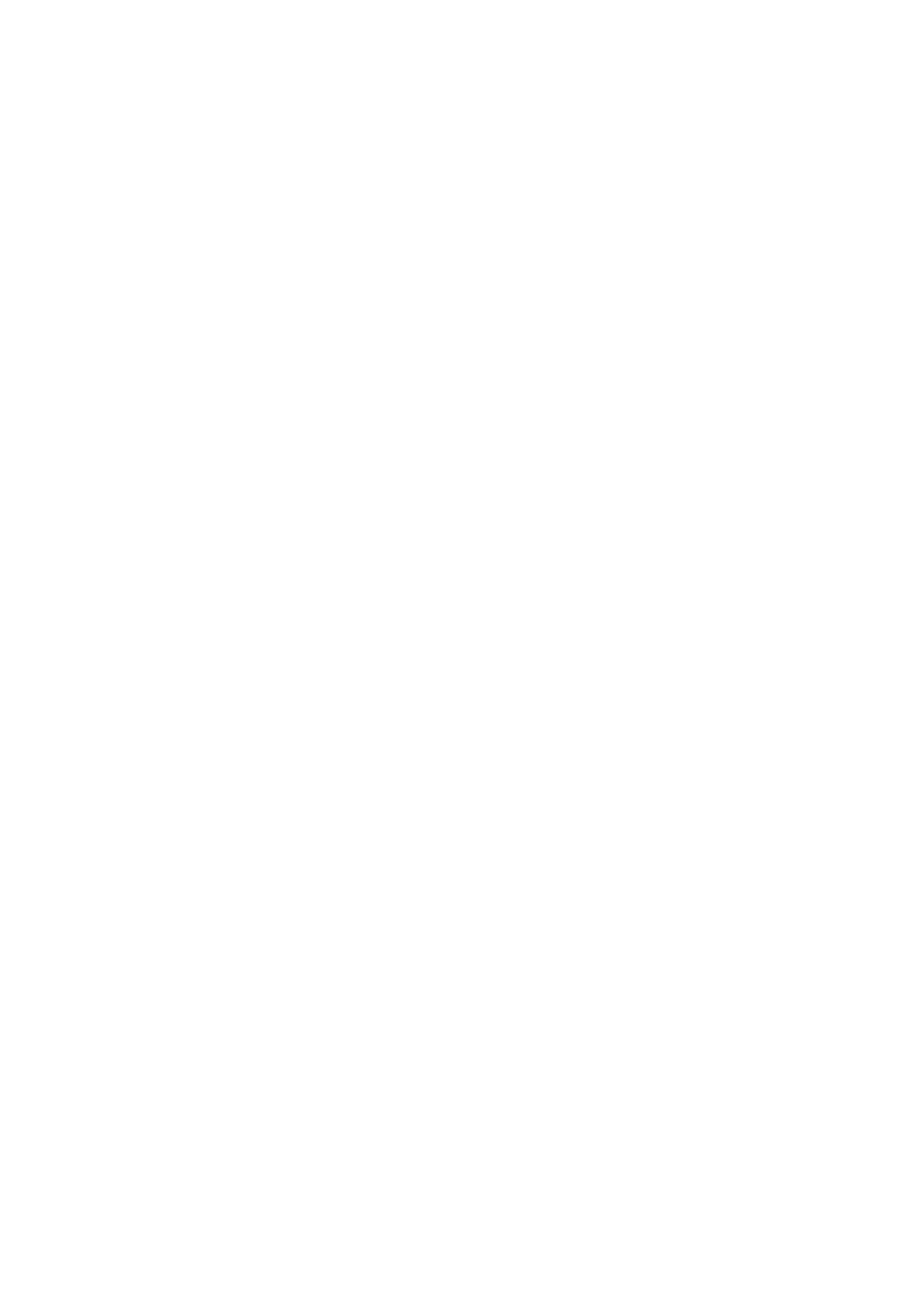# Main Non-Domestic Rating Account 2020-21

Presented to Parliament pursuant to Schedule 7B, paragraph 1 of the Local Government Finance Act 1988

Ordered by the House of Commons to be printed on 21 July 2021

HC 417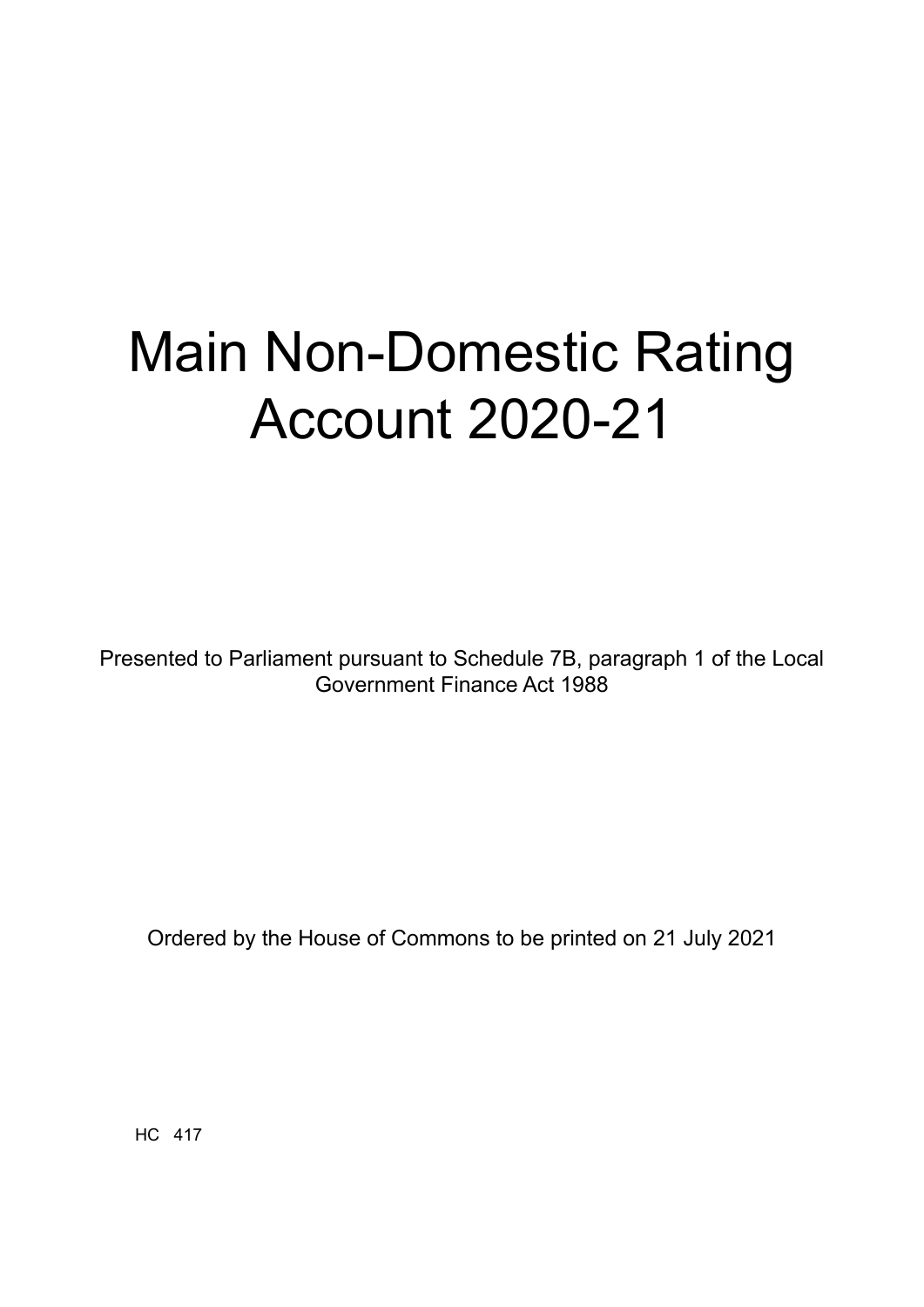

© Crown copyright 2021

This publication is licensed under the terms of the Open Government Licence v3.0 except where otherwise stated. To view this licence, visit nationalarchives.gov.uk/doc/open-government-licence/ version/3

Where we have identified any third party copyright information you will need to obtain permission from the copyright holders concerned.

This publication is available at [www.gov.uk/official-documents](http://www.gov.uk/official-documents).

Any enquiries regarding this publication should be sent to us at

Ministry of Housing, Communities and Local Government Fry Building, 2 Marsham Street London SW1P 4DF Tel: 0303 444 0000

ISBN 978-1-5286-2538-8

CCS0621778020 07/21

Printed on paper containing 75% recycled fibre content minimum

Printed in the UK by the APS Group on behalf of the Controller of Her Majesty's Stationery Office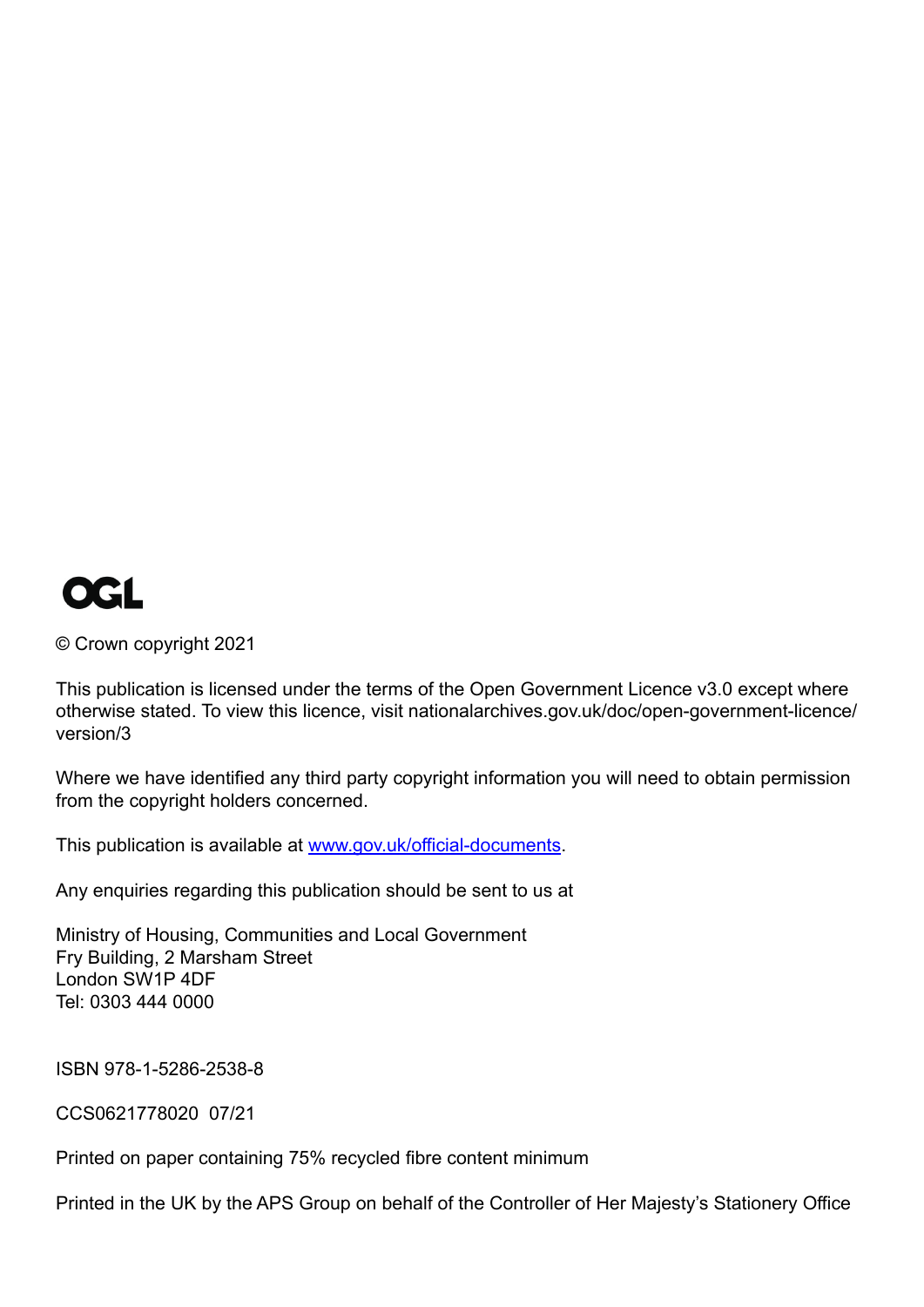# **Contents**

| <b>Foreword</b>                                                   | $\mathbf{2}$ |
|-------------------------------------------------------------------|--------------|
| <b>Statement of Accounting Officer's Responsibilities</b>         | 7            |
| The Certificate and Report of the Comptroller and Auditor General | 8            |
| Statement of amounts debited and credited                         | 13           |
| <b>Statement of Balances</b>                                      | 14           |
| <b>Notes to the Account</b>                                       | 15           |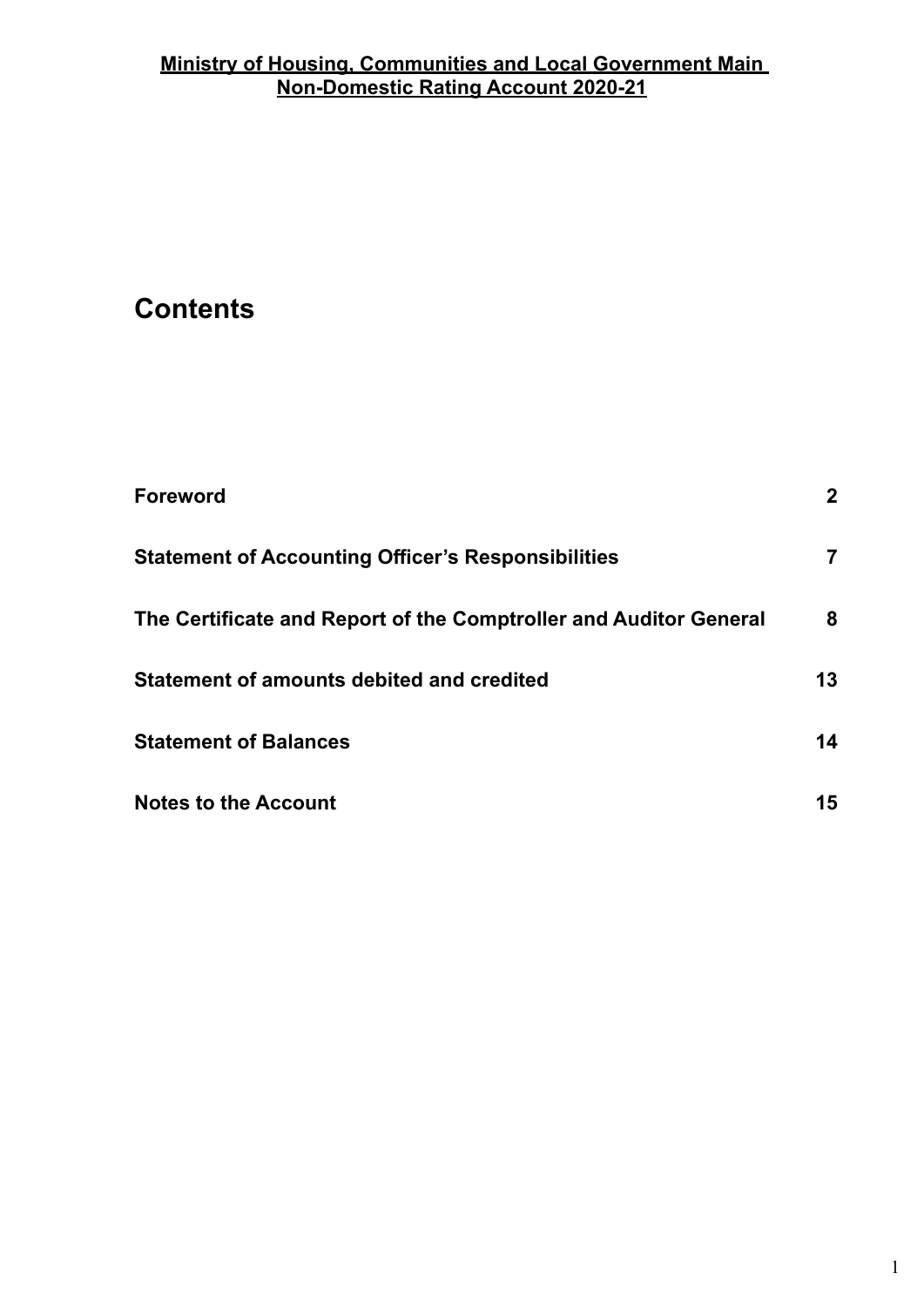# <span id="page-5-0"></span>**Foreword**

- 1. Under the Business Rates Retention (BRR) system introduced on 1st April 2013, local authorities initially retain at least 50% of the business rates they collect locally. The remaining portion is paid to central government for the purpose of funding grant payments back to local authorities. From 2017-18 we began pilot schemes to allow some local authorities to retain a higher percentage of business rates they collect. Where this happens the portion of business rates retained by local authorities increases and the portion paid to central government reduces accordingly.
- 2. Since 2017-18 there have been changes to how the pilot schemes operates from year to year with differing retention rates. For example for 2018-19 there was a good number of local authorities who retained 100% of business rates. Whereas in 2019-20 most pilots operated under a 75% retention rate. For 2020- 21, most local authorities retained a 50% share but 100% pilots continued for devolution authorities. Overall, local authorities retained 62% locally and central government 38% for 2020-21. This reduced the local share compared to 2019-20 and increased the payments to central government which were paid over to the Consolidated Fund, (see note 2.3).
- 3. The cash flows in respect of Business Rates Retention are reported via two White Paper Accounts: the Main Non-Domestic Rating Account and the Levy Account. In line with the Accounts Direction, the Main Rating Account records the cash transactions to and from local authorities and any debit to the account as provided for under paragraph 2(3) of Schedule 7B to the Local Government Finance Act 1988 (see note 1.1).
- 4. The annual cycle operates on the basis of local authorities providing estimates of the expected yield of business rates for the year ahead which are then reconciled with actual outturn at year end. On the basis of these estimates and outturn and amounts determined as part of the local government finance settlement, the Ministry of Housing, Communities and Local Government (MHCLG) pays and receives amounts to and from local authorities throughout the year.
- 5. In terms of the payments to Government these include:
	- The Central Share representing the exchequer's share of the collected business rates;
	- Surplus on collection fund payments is an expected or actual outturn position where local authorities have previously under estimated the amount of business rates for a relevant year;
	- Transitional protection receipts arise from the additional amounts paid in respect of hereditaments (properties) that have a higher initial bill under the transitional arrangements than would otherwise be the case;
	- Most non-domestic hereditaments in England appear on the local rating list for the local authority area in which they are situated and rates are paid to that local authority. However, some hereditaments that go beyond one local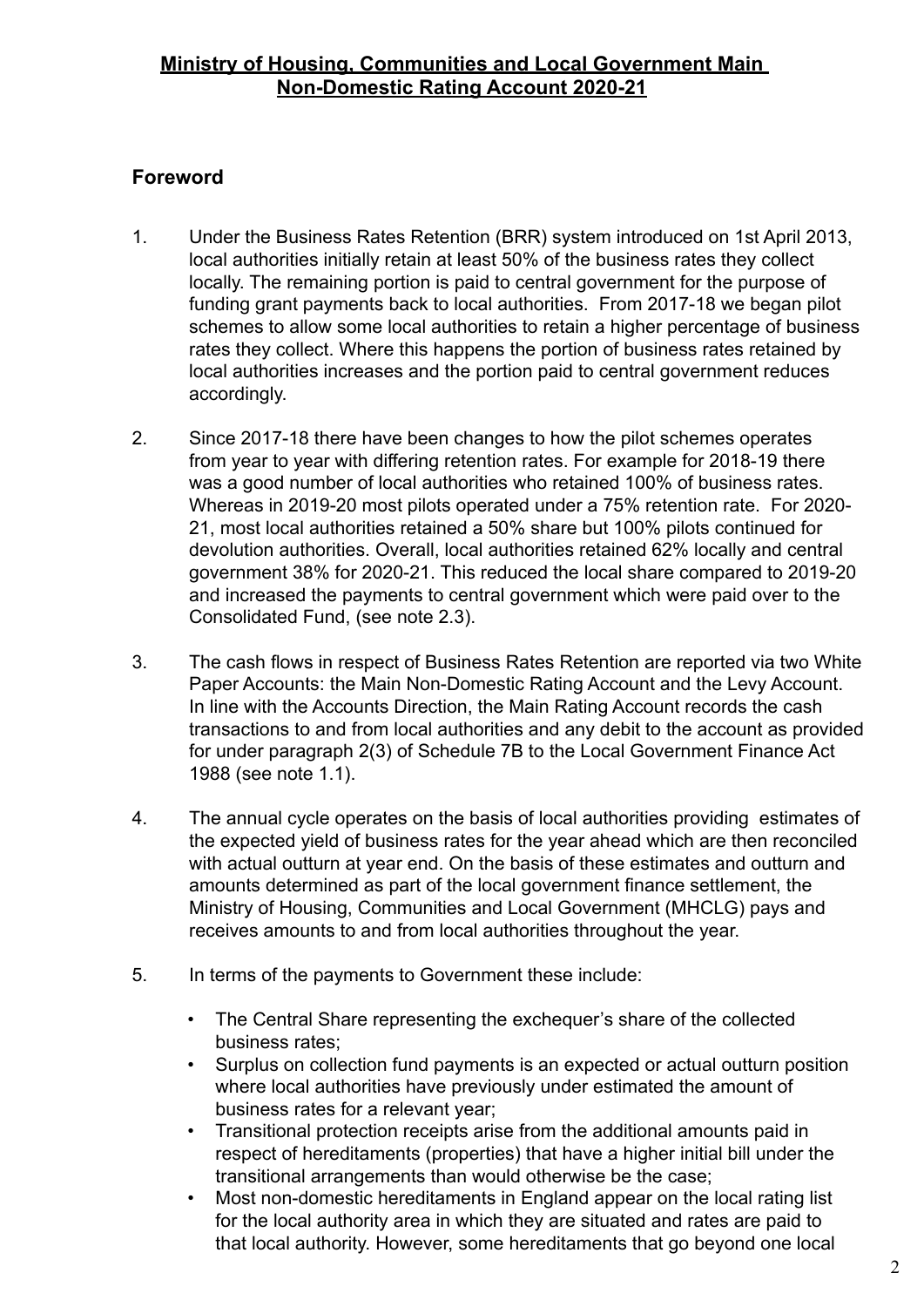authority area, such as pipelines appear on the Central Rating list. These rates are paid directly to the Secretary of State for Housing, Communities and Local Government. These hereditaments include gas, electricity, railways and communication networks;

- Rates paid by the Ministry of Defence in respect of properties occupied by Visiting Forces, these typically include RAF bases.
- 6. In terms of the payments to local authorities these include:
	- Transitional protection payments make up the difference in expected business rates income for local authorities who have hereditaments that have a lower initial bill under the transitional arrangements than would otherwise be the case;
	- Deficit on collection fund payments is an expected or actual outturn position where local authorities have previously over estimated the amount of business rates for a relevant year.
- 7. In addition to the amounts set out above in paragraphs 5 and 6, this account records the Top Up and Tariff payments to and from local authorities as set out in paragraph 14 of Schedule 7B to the Local Government Finance Act 1988. The amounts payable are determined against a business rates baseline and a baseline funding level. If an individual local authority's business rate baseline is greater than the baseline funding level, the difference will be paid to central government as a tariff. If the individual authority business rate baseline is less than the baseline funding level, the difference will be paid to the authority by central government as a top up payment.
- 8. The debit to the account referred to in paragraph 3 above is a non cash item. A formula sets out the maximum amount of the debit to the account in any given year. The Government will have paid at least an equivalent amount in grant to local authorities during the financial year.
- 9. With the exception of the debits to the account (see note 2.1), all these transactions appear elsewhere in the Trust Statement prepared for business rates or the MHCLG's Resource Accounts. This account serves to bring them together in accordance with the provisions of legislation and regulations that apply to the Main Non-Domestic Rating Account.

### **Business Rates Retention and non-domestic rates**

10. Non-domestic rates that are due to Government are paid via the Secretary of State to the Consolidated Fund and reported in the Trust Statement prepared for business rates. Amounts due to local authorities are paid by the Secretary of State from amounts voted by Parliament and are reported in the MHCLG's Group Accounts. There is no separate fund through which these amounts pass. In order to avoid unnecessary cash transfers between the Secretary of State and authorities, only net payments are made $^{\text{\tiny{1}}}$ .

<sup>1</sup> See the Local Government Finance (Payments) (English Authorities) Regulations 1992 (S.I. 1992/2996) made under s141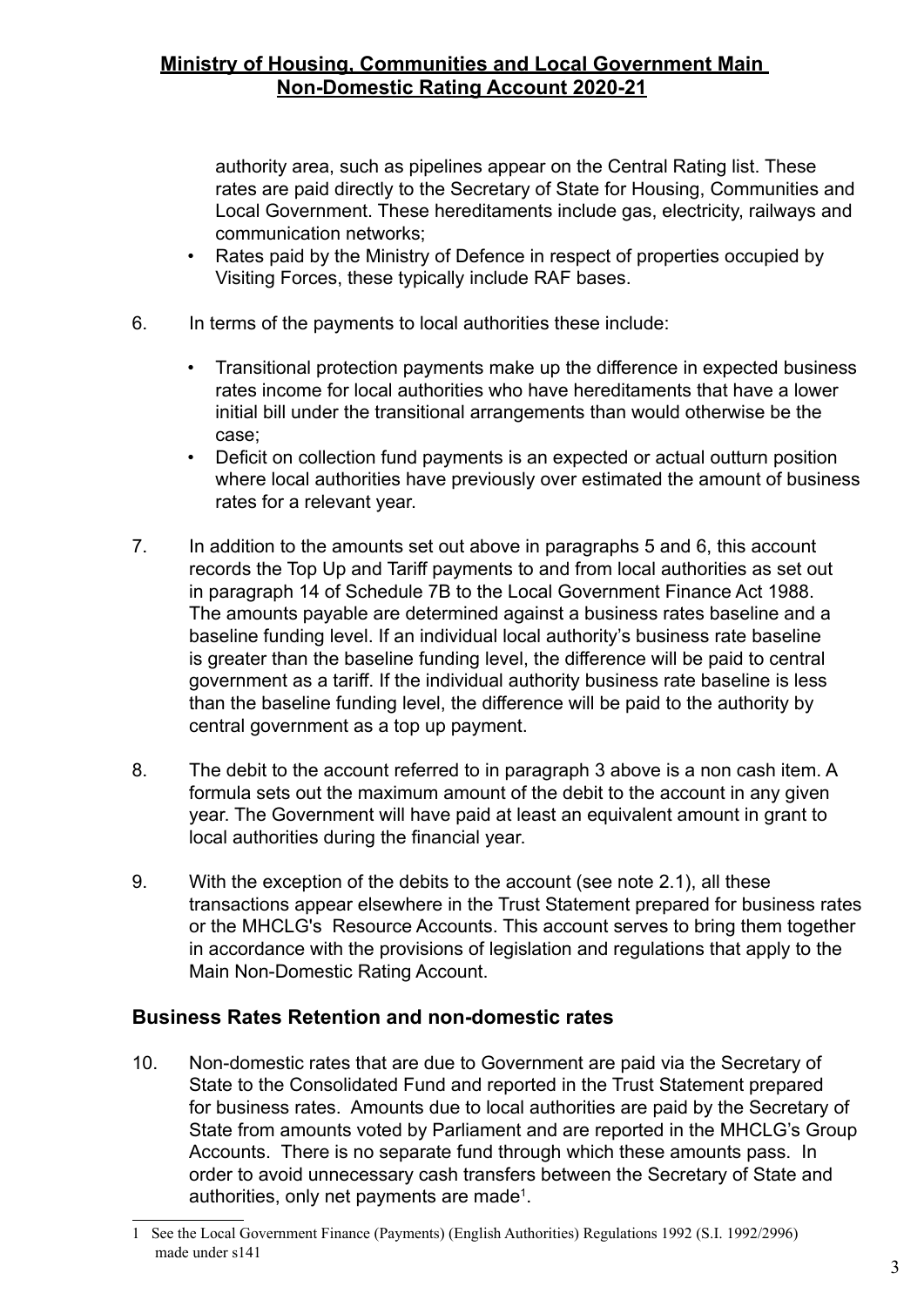- 11. Under the usual operation of the scheme local authorities pay to Government a 50% share (the central share) of the amount payable by ratepayers in the authority's area less certain allowable adjustments. This does not apply to those authorities who piloted business rates retention in 2020-21. These pilot authorities are allowed to retain more business rates in exchange for reduced central government grant funding.
- 12. A calculation of non-domestic rating income is made by the authorities before the start of the year and the gross amounts paid to the Secretary of State on the basis of these calculations are shown in the Account as "Amounts received from authorities". The amounts shown as received also include Tariffs as determined in the relevant year's Local Government Finance Report, and outturn reconciliation receipts from the previous year. The Ministry of Housing, Communities and Local Government calculates amounts due to the Secretary of State from ratepayers on the central rating list. Contributions-in-aid in respect of visiting forces' exempt properties are calculated by Avison Young Limited on behalf of the Valuation Office Agency and paid to the Secretary of State by the Ministry of Defence.

# **Statutory Background**

- 13. The Account is prepared under paragraph 1 (1) of Schedule 7B to the Local Government Finance Act 1988 and in accordance with the provisions of Schedule 7B and regulations that apply to the Main Non-Domestic Rating Account. The Account shows:
	- (i) Sums received by the Secretary of State
		- from ratepayers on the Central non-domestic rating list;
		- contributions-in-aid of Visiting Forces exempt properties ;
		- surplus on collection fund;
		- central share;
		- tariffs;
		- transitional protection; and
		- disregarded amounts.
	- (ii) Payments made by the Secretary of State
		- deficit on collection fund;
		- top ups;
		- transitional protection; and
		- disregarded amounts.
	- (iii) A debit to the account in accordance with Schedule 7B paragraph 2(3) of the Local Government Finance Act 1988.
	- (iv) Opening and closing balances.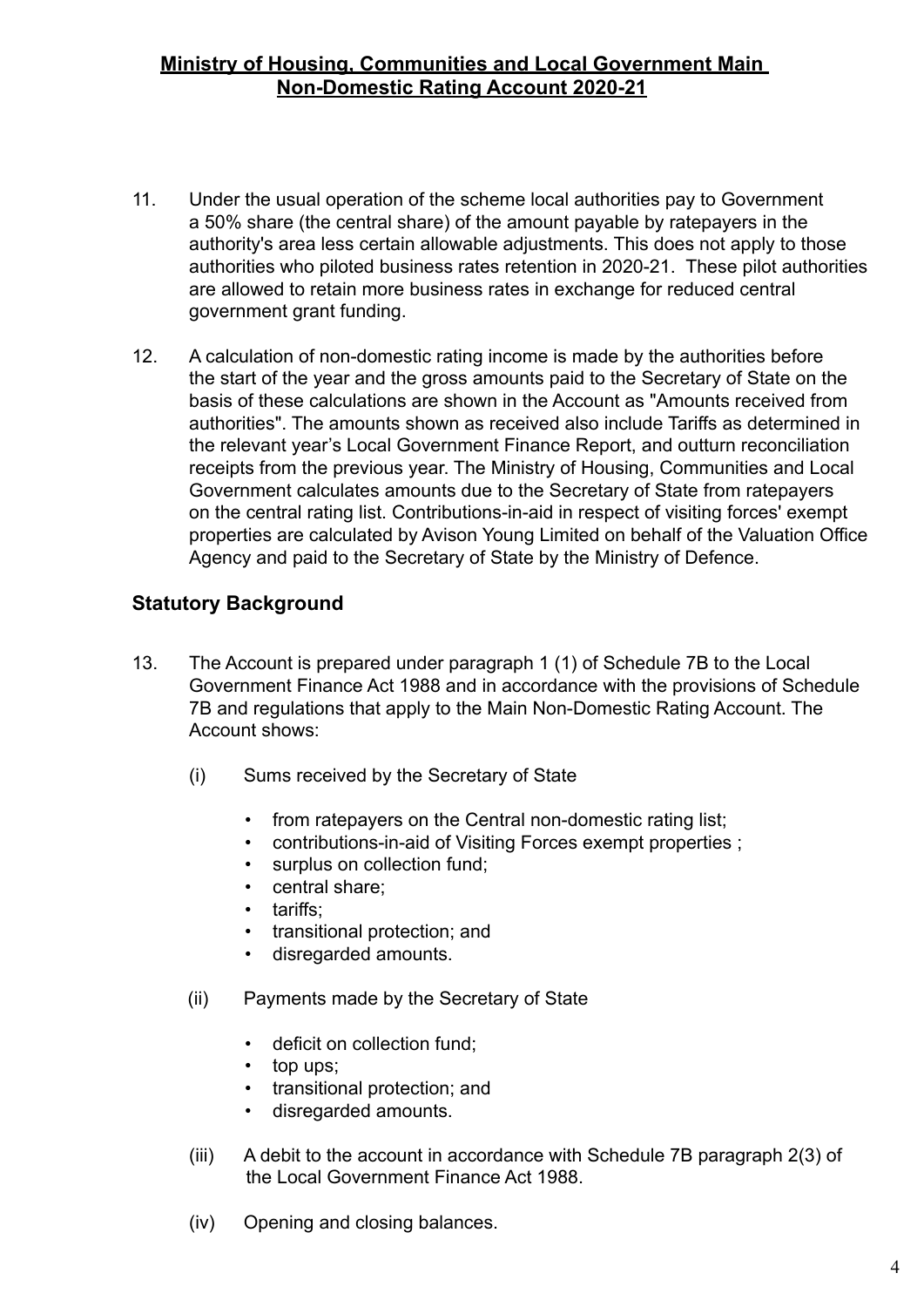# <span id="page-8-0"></span>**Review of 2020-21**

- 14. In 2020-21 the Secretary of State received £14,460 million of non-domestic rates (£12,810 million in 2019-20) and paid £2,066 million to local authorities (£2,045 million in 2019-20). The Main Non Domestic Rating Account was debited £11,679 million as explained under paragraph 11(iii) above (£9,179 million in 2019-20). The cumulative balance to take forward is £6,642 million (£5,928 million in 2019-20). Note 2.4 sets out why there is such a large balance to carry forward.
- 15. When comparing outturn with the previous year, there are significant variances for the Central Share (£9,739 million in 2020-21, £7,495 million in 2019-20), Tariffs (£2,445 million in 2020-21, £3,147 million in 2019-20) and Top Ups (£1,834 million in 2020-21, £1,557 million in 2019-20). In each case the difference is due to the smaller proportion of locally retained business rates through BR pilot schemes in 2020-21. With fewer pilots there is more income through the Central Share but less Tariffs and more Top Ups.

# **Covid-19 Impact**

- 16. The Covid pandemic has had a significant impact on the collection of business rates at a local level, but that has not flowed through to the business rates cash transactions between central and local government presented in these accounts. This is largely to do with timing of those transactions, which we anticipate will impact on our accounts in future years. The impact on next year's account, is likely to include a significant increase in deficit on collection fund payments, reflecting that outturn income will be lower than forecast.
- 17. The transactions that flow into this account are governed by legislation and dictated by the local government finance settlement and the annual national non domestic rating (NNDR1) process which took place prior to March 2020. By law sums had to be paid and collected as if the pandemic had not disrupted the business rates yield. Any other arrangement would have required a change to primary legislation. So instead, other measures were introduced to ease the financial pressure on local authorities with regard to commitments to paying the Central Share of business rates to government. This initially included a 3 month deferral of the Central Share with catch up repayments spread over the final 6 months and was followed by the payment of business rates relief grants worth £10.7 billion. This compensated local authorities for lost BR income for both the local and central share and in effect allowed them to meet their financial commitments for business rates income due to central government.
- 18. Going forward we expect the loss of business rates income collected in 2020- 21 to be reflected in a significant deficit on local authority collection funds. As part of the NNDR1 process for 2021-22, local authorities have estimated this to be in the region of £4 billion. Government will make "on account" payments to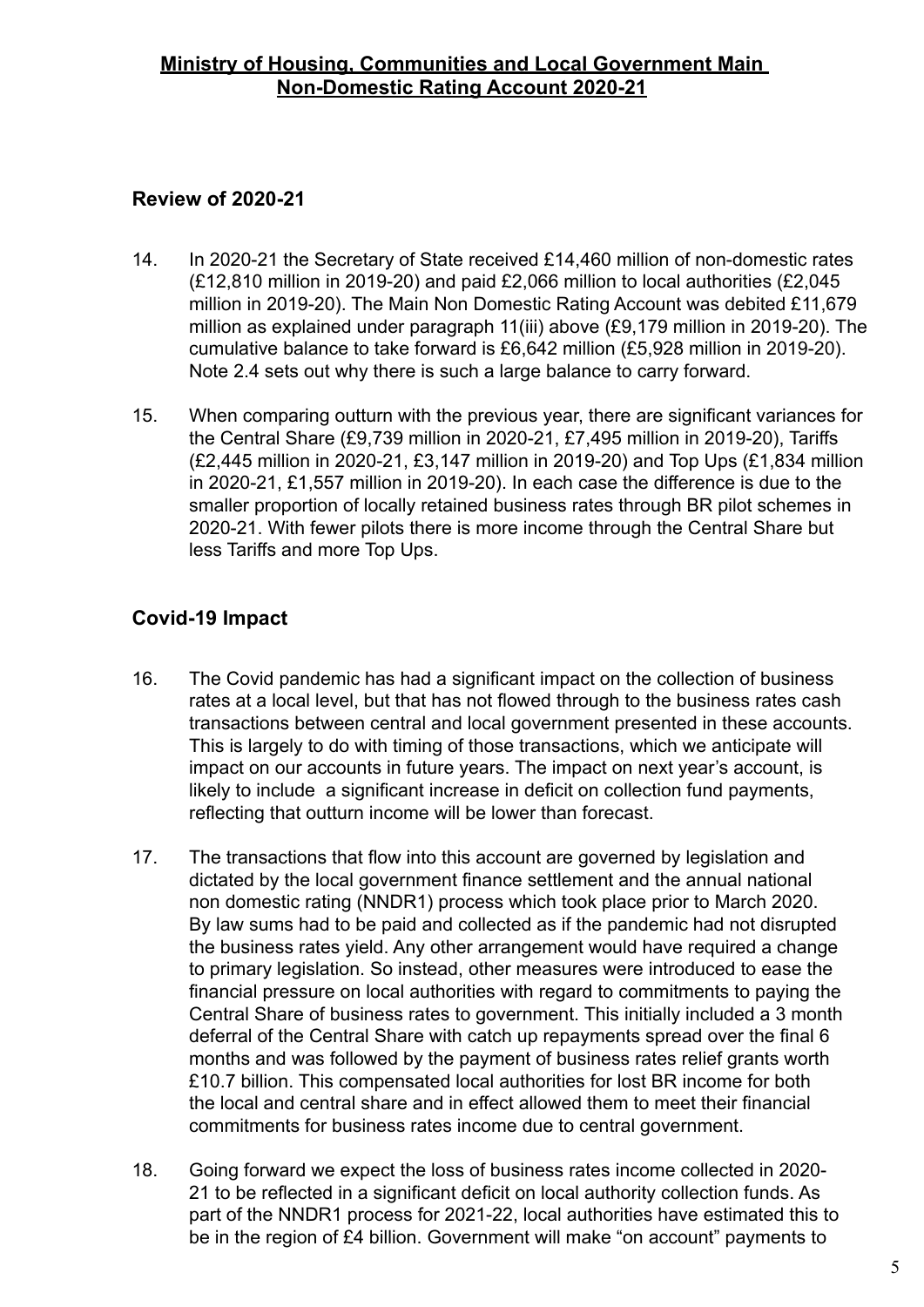<span id="page-9-0"></span>local authorities for this during the course of 2021-22 which will be presented in the 2021-22 Main Rating accounts and adjusted once the outturn position is established.

Jeremy Pocklington Accounting Officer Ministry of Housing, Communities and Local Government 14 July 2021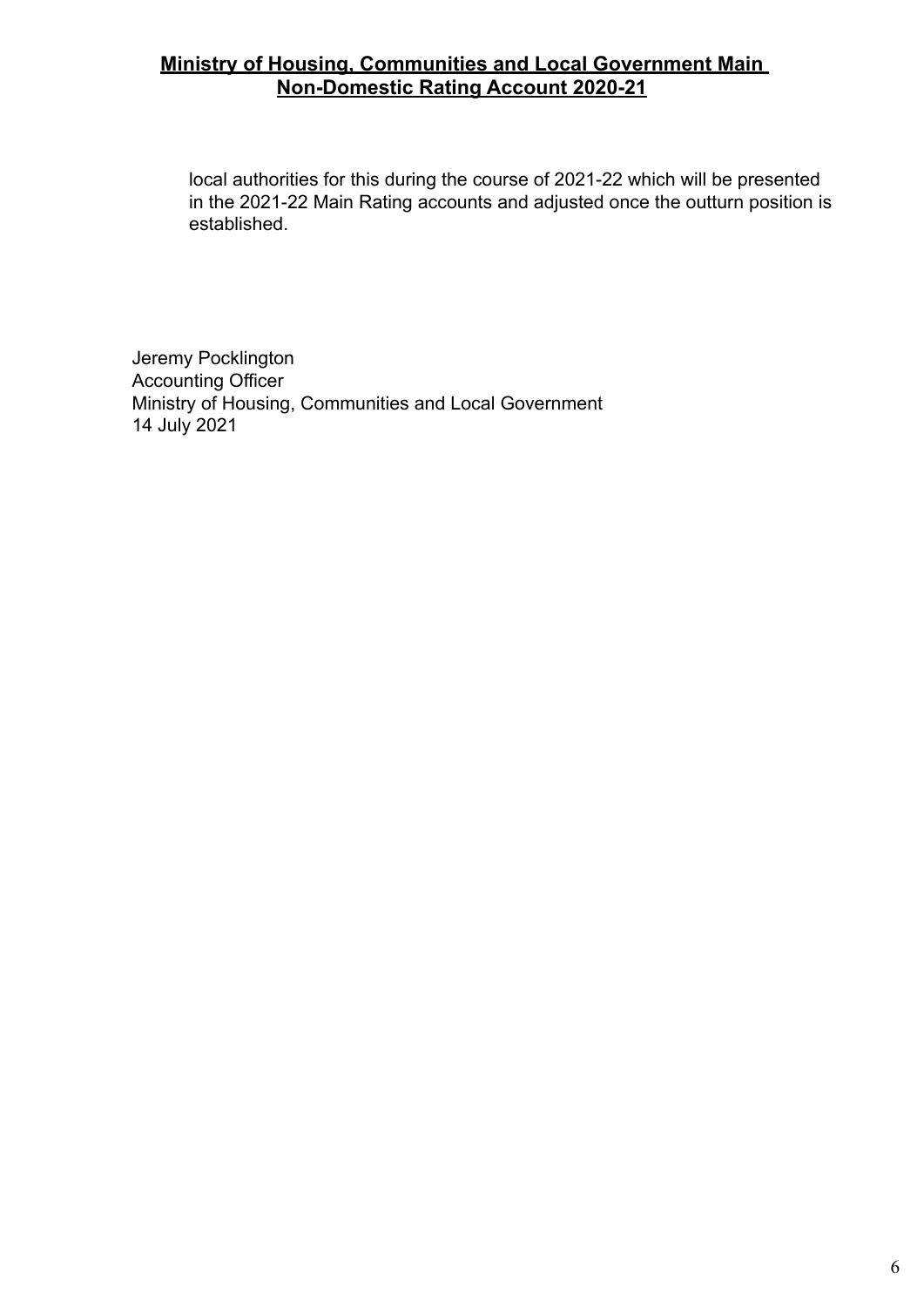### **Statement of Accounting Officer's Responsibilities**

Under paragraph 1(1) of Schedule 7B to the Local Government Finance Act 1988 the Secretary of State is required to prepare an Account, prepared on a cash basis (to be called a Main Non-Domestic Rating Account) for each financial year in the form directed by the Treasury. An Accounting Officer is appointed for the Account. The Account must properly present the credits and debits for the financial year and the balance held at year-end.

In preparing the Account, the Accounting Officer is required to comply with the requirements of the Local Government Finance Act 1988 and, in particular, to observe the Accounts Direction issued by HM Treasury including the relevant accounting and disclosure requirements, and apply suitable accounting policies on a consistent basis.

HM Treasury has designated the Permanent Head of the Department as Accounting Officer. The responsibilities of an Accounting Officer, including responsibility for the propriety and regularity of the public finances for which the Accounting Officer is answerable, and for keeping proper records are set out in *Managing Public Money* published by HM Treasury.

So far as the Accounting Officer is aware, there is no relevant audit information of which the external auditors are unaware. The Accounting Officer has taken all steps that he ought to have taken to make himself aware of any relevant audit information and to establish that the Department's auditors are aware of that information.

Furthermore, the foreword and accounts as a whole is fair, balanced and understandable and the Accounting Officer takes personal responsibility for the foreword and accounts and the judgements required for determining that it is fair, balanced and understandable.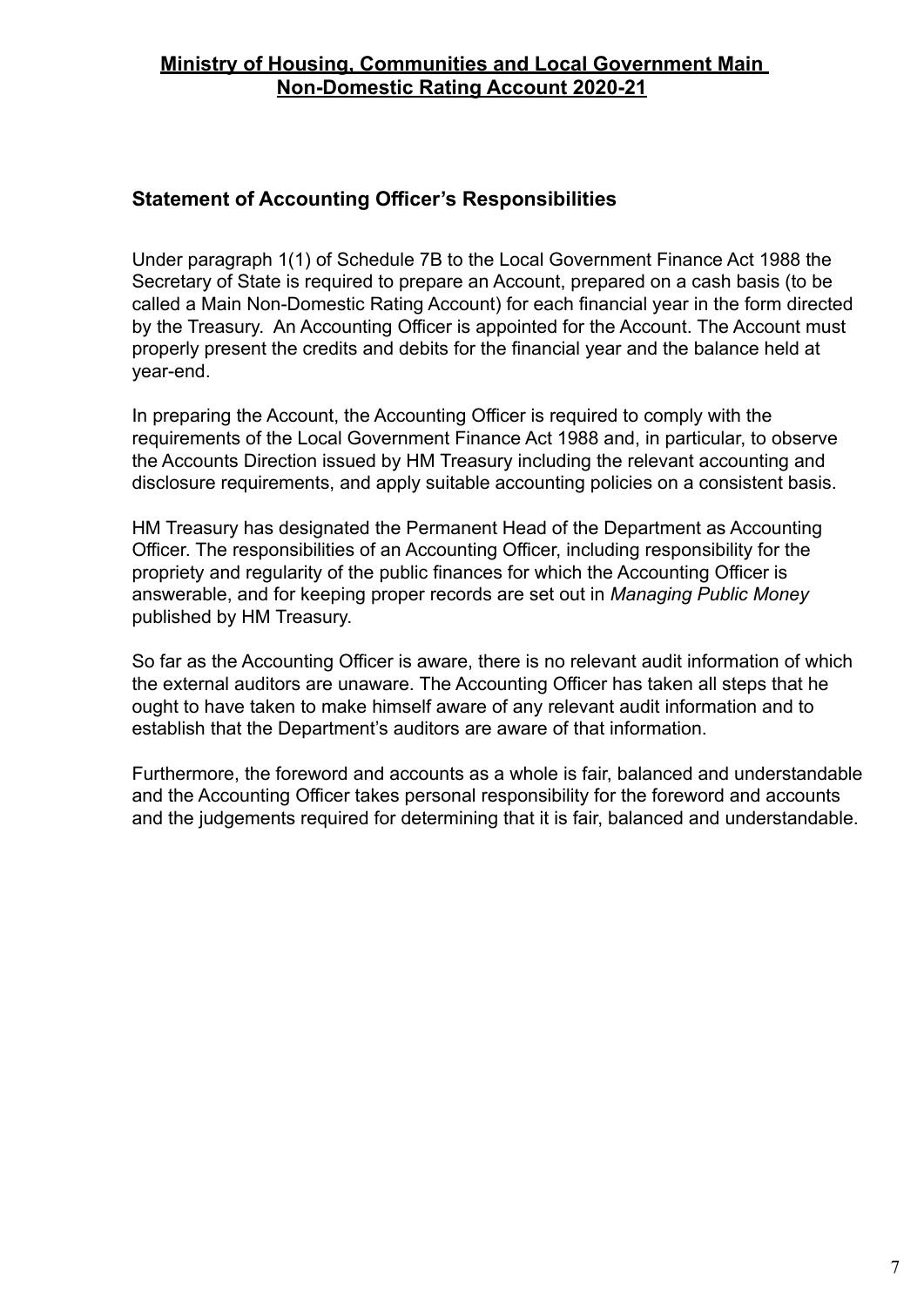# **THE CERTIFICATE AND REPORT OF THE COMPTROLLER AND AUDITOR GENERAL TO THE HOUSE OF COMMONS**

### **Opinion on financial statements**

I certify that I have audited the financial statements of the Main Non-Domestic Rating Account for the year ended 31 March 2021 under the Local Government Finance Act 1988. The financial statements comprise: the Statement of Amounts Debited and Credited to the Account, the Statement of Balances and the related notes, including the significant accounting policies. These financial statements have been prepared under the accounting policies set out within them. The financial reporting framework that has been applied in their preparation is applicable law, being the Local Government Finance Act 1988.

In my opinion:

- the financial statements properly present the amounts debited and credited to the Main Non-Domestic Rating Account for the year ended 31 March 2021; and
- the financial statements have been properly prepared in accordance with the Local Government Finance Act 1988 and HM Treasury directions issued thereunder.

### **Opinion on regularity**

In my opinion, in all material respects the amounts debited and credited in the financial statements have been applied to the purposes intended by Parliament and the financial transactions recorded in the financial statements conform to the authorities which govern them.

### **Basis of opinions**

I conducted my audit in accordance with International Standards on Auditing (ISAs) (UK), applicable law and Practice Note 10 'Audit of Financial Statements of Public Sector Entities in the United Kingdom'. My responsibilities under those standards are further described in the Auditor's responsibilities for the audit of the financial statements section of my certificate.

Those standards require me and my staff to comply with the Financial Reporting Council's Revised Ethical Standard 2019. I have also elected to apply the ethical standards relevant to listed entities. I am independent of the Ministry of Housing, Communities and Local Government in accordance with the ethical requirements that are relevant to my audit of the financial statements in the UK. My staff and I have fulfilled our other ethical responsibilities in accordance with these requirements.

I believe that the audit evidence I have obtained is sufficient and appropriate to provide a basis for my opinion.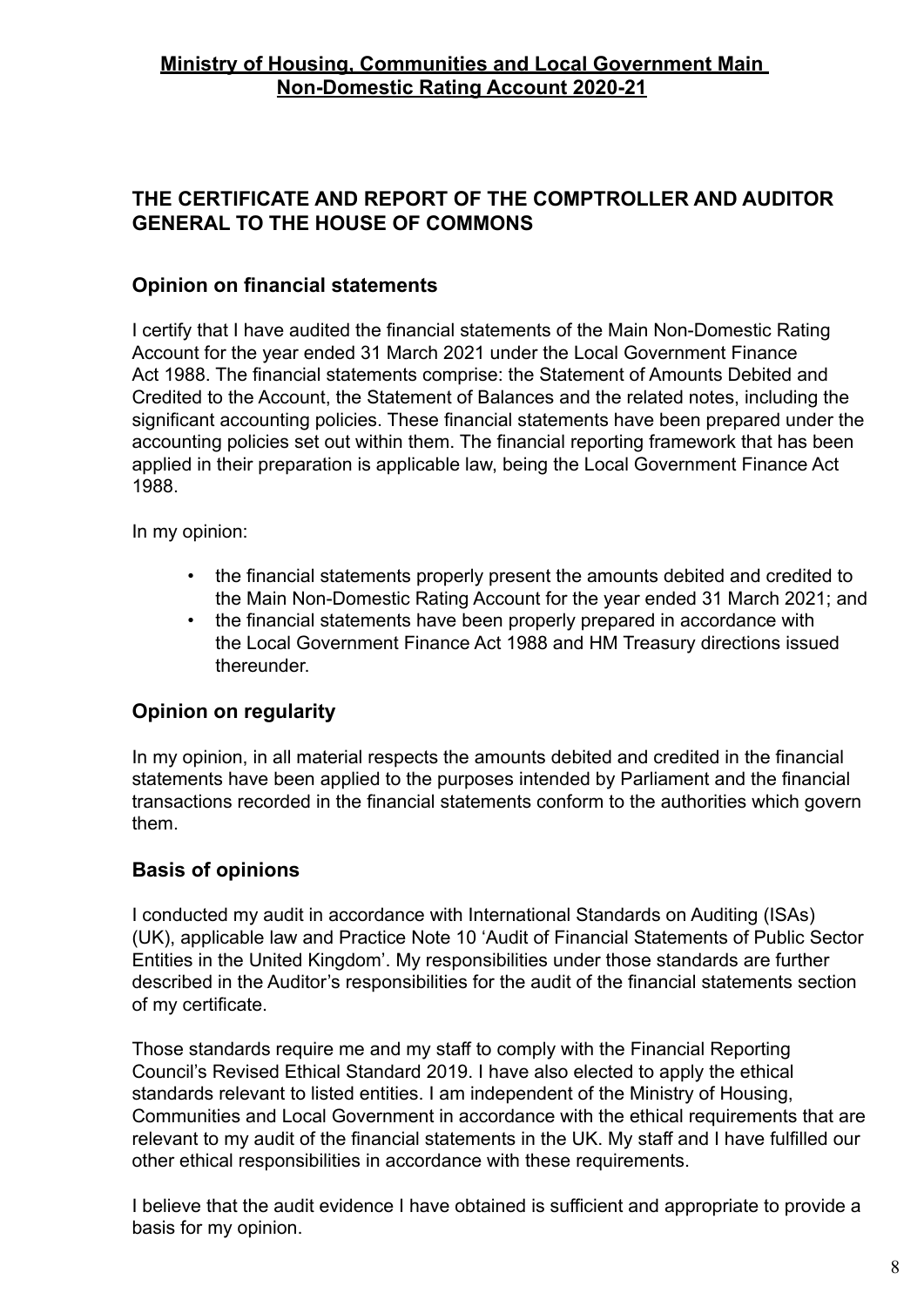# <span id="page-12-0"></span>**Conclusions relating to going concern**

In auditing the financial statements, I have concluded that the Accounting Officer's use of the going concern basis of accounting in the preparation of the financial statements is appropriate.

Based on the work I have performed, I have not identified any material uncertainties relating to events or conditions that, individually or collectively, may cast significant doubt on the appropriateness of preparing the account on a going concern basis for a period of at least twelve months from when the financial statements are authorised for issue.

My responsibilities and the responsibilities of the Accounting Officer with respect to going concern are described in the relevant sections of this certificate.

# **Other information**

The other information comprises information included in the foreword but does not include the financial statements and my auditor's certificate thereon. The Accounting Officer is responsible for the other information. My opinion on the financial statements does not cover the other information and except to the extent otherwise explicitly stated in my certificate, I do not express any form of assurance conclusion thereon. In connection with my audit of the financial statements, my responsibility is to read the other information and, in doing so, consider whether the other information is materially inconsistent with the financial statements or my knowledge obtained in the audit or otherwise appears to be materially misstated. If I identify such material inconsistencies or apparent material misstatements, I am required to determine whether this gives rise to a material misstatement in the financial statements themselves. If, based on the work I have performed. I conclude that there is a material misstatement of this other information, I am required to report that fact.

I have nothing to report in this regard.

### **Opinion on other matters**

In my opinion the information given in the foreword for the financial year for which the financial statements are prepared is consistent with the financial statements and have been prepared in accordance with the applicable legal requirements.

#### **Matters on which I report by exception**

In the light of the knowledge and understanding of the Main Non-Domestic Rating Account and its environment obtained in the course of the audit, I have not identified material misstatements in the foreword. I have nothing to report in respect of the following matters which I report to you if, in my opinion:

• adequate accounting records have not been kept or returns adequate for my audit have not been received from branches not visited by my staff; or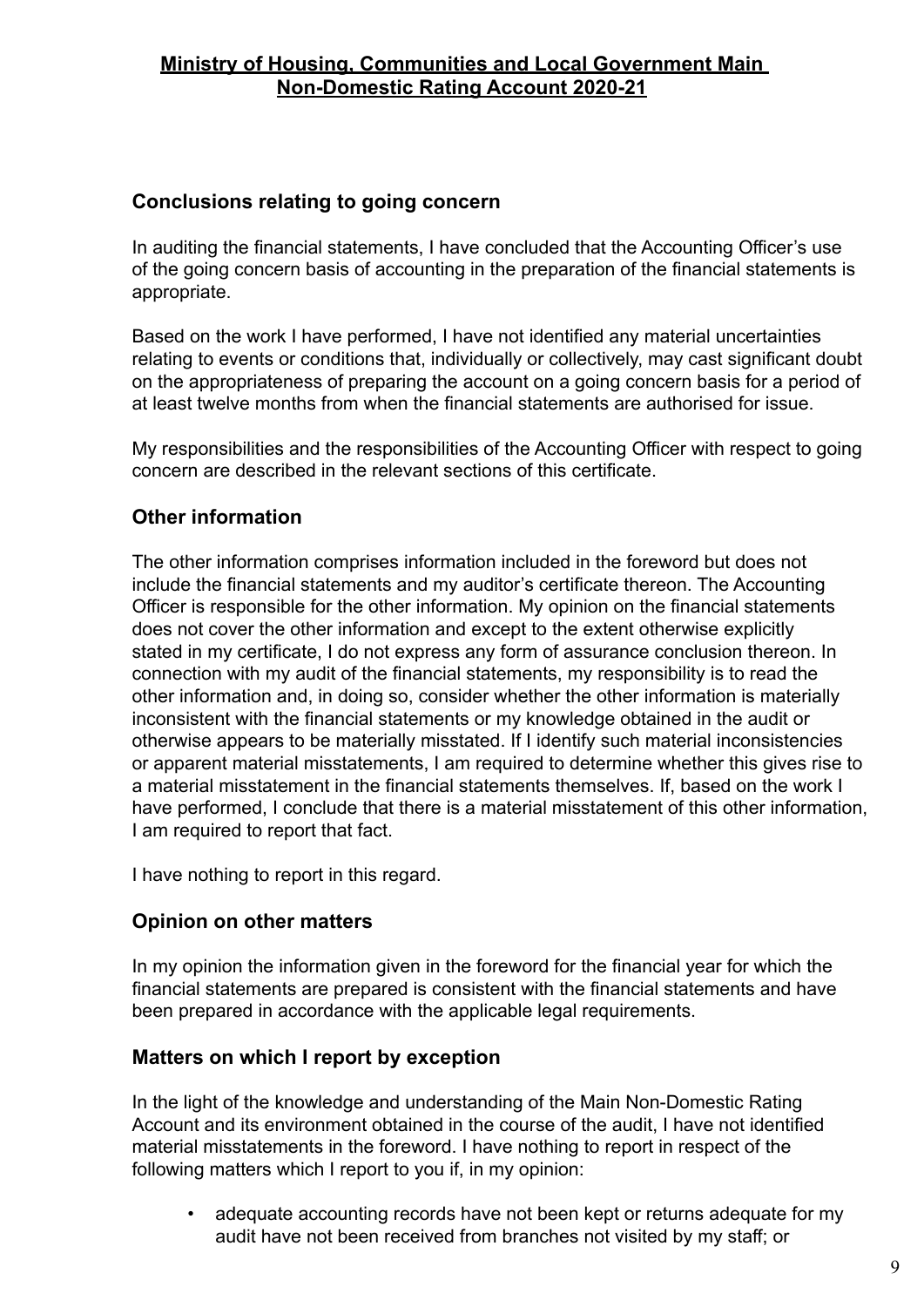- the financial statements are not in agreement with the accounting records and returns; or
- I have not received all of the information and explanations I require for my audit.

# **Responsibilities of the Accounting Officer for the financial statements**

As explained more fully in the Statement of Accounting Officer's Responsibilities, the Accounting Officer, is responsible for:

- the preparation of the financial statements in accordance with the applicable financial reporting framework and for being satisfied that they give a true and fair view;
- internal controls as the Accounting Officer determines is necessary to enable the preparation of financial statement to be free from material misstatement, whether due to fraud or error;
- assessing the appropriateness of preparing the financial statements on a going concern basis, disclosing, as applicable, matters related to going concern and using the going concern basis of accounting unless the Accounting Officer anticipates that the services accounted for within these financial statement will not continue to be provided.

### **Auditor's responsibilities for the audit of the financial statements**

My responsibility is to examine, certify and report on the financial statements in accordance with the Local Government Finance Act 1988.

My objectives are to obtain reasonable assurance about whether the financial statements as a whole are free from material misstatement, whether due to fraud or error, and to issue a certificate that includes my opinion. Reasonable assurance is a high level of assurance but is not a guarantee that an audit conducted in accordance with ISAs (UK) will always detect a material misstatement when it exists. Misstatements can arise from fraud or error and are considered material if, individually or in the aggregate, they could reasonably be expected to influence the economic decisions of users taken on the basis of these financial statements.

I design procedures in line with my responsibilities, outlined above, to detect material misstatements in respect of non-compliance with laws and regulation, including fraud.

My procedures included the following:

- Inquiring of management, the Ministry of Housing, Communities and Local Government's head of internal audit and those charged with governance, including obtaining and reviewing supporting documentation relating to the Ministry of Housing, Communities and Local Government's policies and procedures relating to:
	- identifying, evaluating and complying with laws and regulations and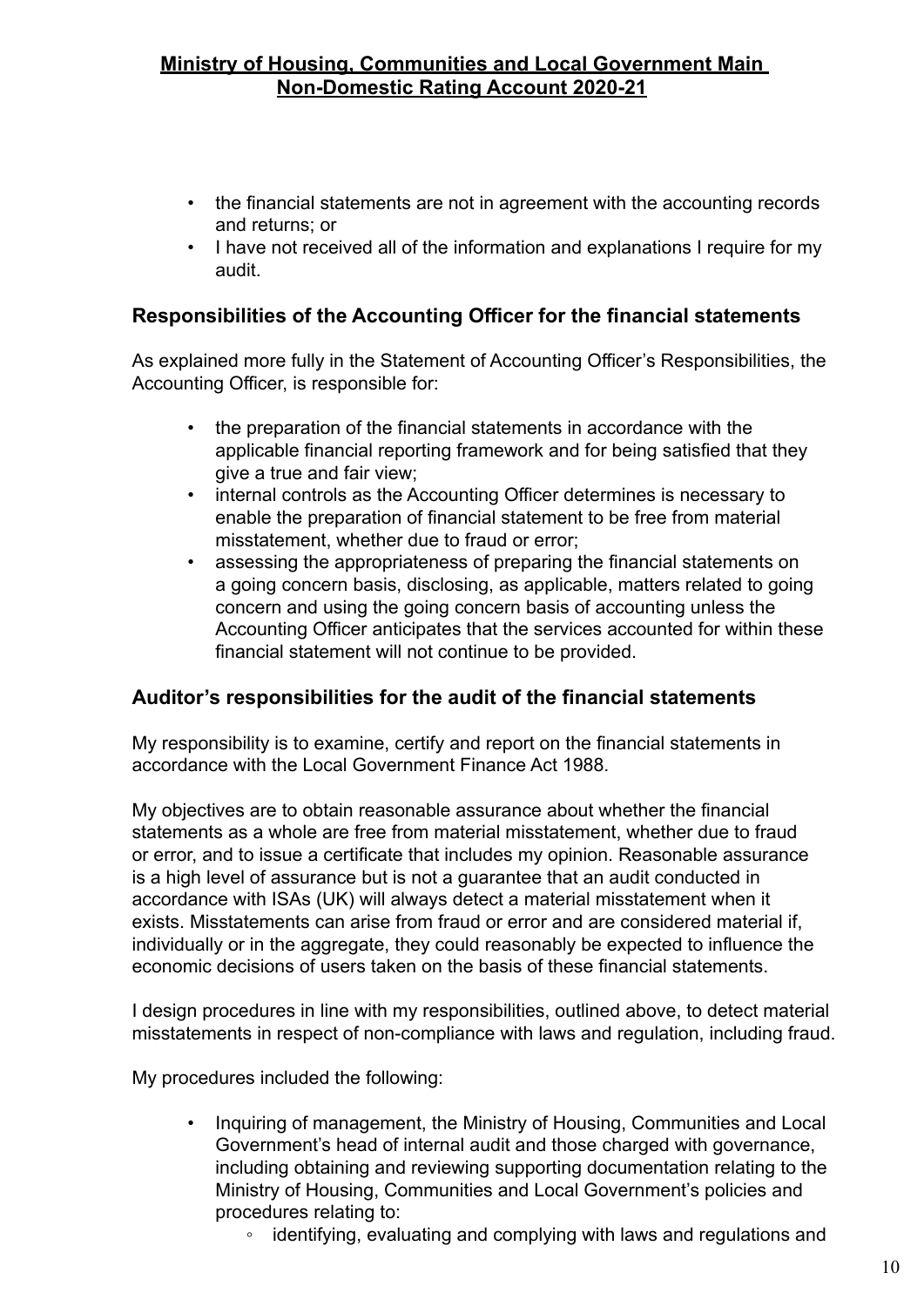whether they were aware of any instances of non-compliance;

- detecting and responding to the risks of fraud and whether they have knowledge of any actual, suspected or alleged fraud; and
- the internal controls established to mitigate risks related to fraud or non-compliance with laws and regulations including the Ministry of Housing, Communities and Local Government's controls relating to the Local Government Finance Act 1988 and Local Government Finance Act 2012.
- discussing among the engagement team and involving relevant internal specialists regarding how and where fraud might occur in the financial statements and any potential indicators of fraud. As part of this discussion, I identified potential for fraud in the following areas: revenue recognition and posting of unusual journals;
- obtaining an understanding of the Ministry of Housing, Communities and Local Government's framework of authority as well as other legal and regulatory frameworks that the Ministry of Housing, Communities and Local Government operates in, focusing on those laws and regulations that had a direct effect on the financial statements or that had a fundamental effect on the operations of the Ministry of Housing, Communities and Local Government. The key laws and regulations I considered in this context included the Local Government Finance Act 1988 and Local Government Finance Act 2012
- assessing the nature of the control environment of the Ministry of Housing Communities and Local Government, its business performance and performance targets.

In addition to the above, my procedures to respond to identified risks included the following:

- reviewing the financial statement disclosures and testing to supporting documentation to assess compliance with relevant laws and regulations discussed above;
- enquiring of management, the Audit Committee and in-house legal counsel concerning actual and potential litigation and claims;
- reading minutes of meetings of those charged with governance and the Board;
- in addressing the risk of fraud through management override of controls, testing the appropriateness of journal entries and other adjustments; assessing whether the judgements made in making accounting estimates are indicative of a potential bias; and evaluating the business rationale of any significant transactions that are unusual or outside the normal course of business;
- performing analytical procedures to identify any unusual or unexpected relationships that may indicate risks of material misstatement due to fraud, reviewing internal audit reports as well as continuous risk assessment procedures performed relating to fraud, non-compliance with laws and regulation or regularity as appropriate; and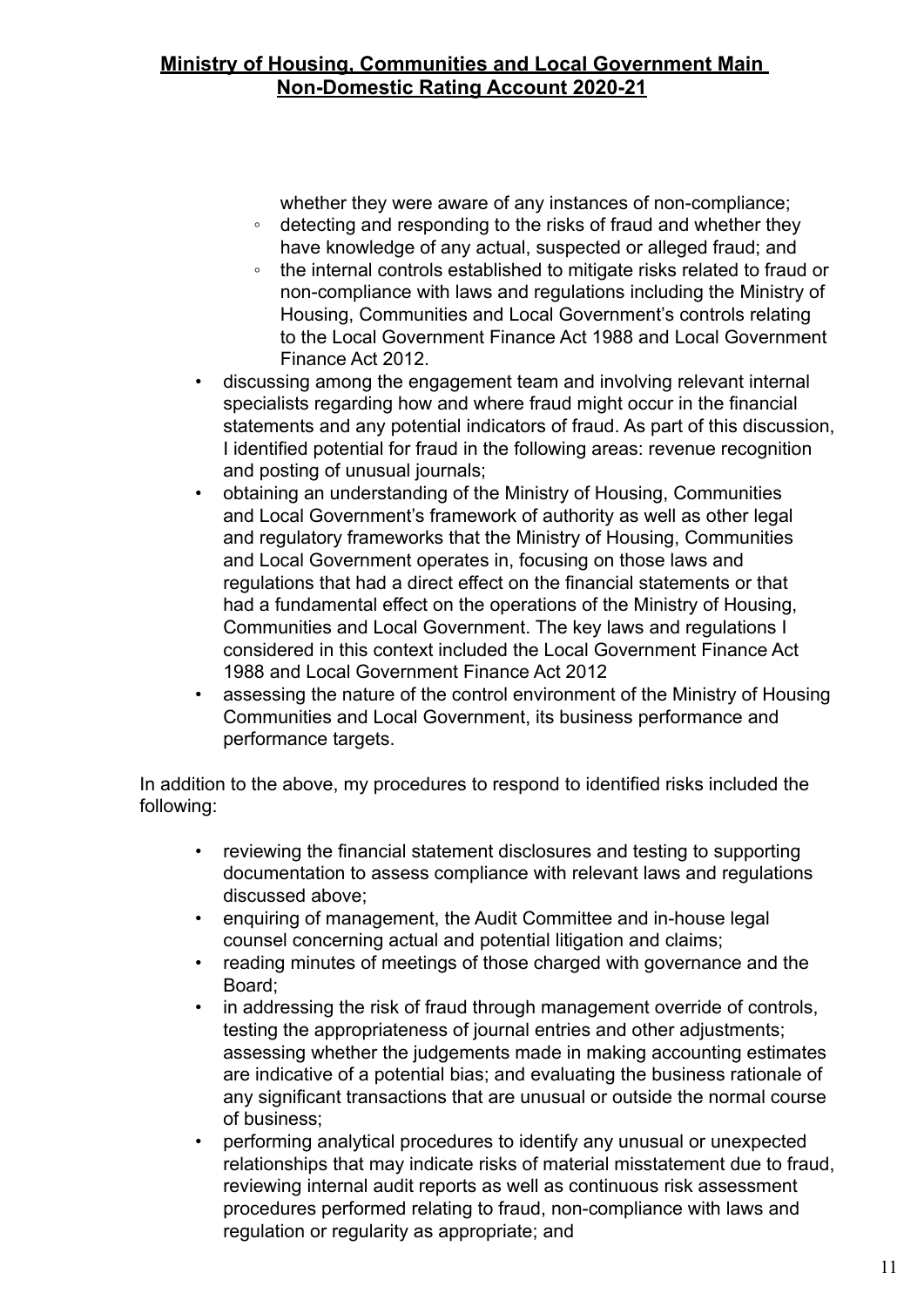• substantive analytical procedures and tests of detail to confirm compliance with the requirements of the Local Government Finance Act 1988.

I also communicated relevant identified laws and regulations and potential fraud risks to all engagement team members including internal specialists and significant component audit teams and remained alert to any indications of fraud or non-compliance with laws and regulations throughout the audit.

A further description of my responsibilities for the audit of the financial statements is located on the Financial Reporting Council's website at: [www.frc.org.uk/](https://www.frc.org.uk/auditors/audit-assurance/auditor-s-responsibilities-for-the-audit-of-the-fi/description-of-the-auditor%e2%80%99s-responsibilities-for) [auditorsresponsibilities](https://www.frc.org.uk/auditors/audit-assurance/auditor-s-responsibilities-for-the-audit-of-the-fi/description-of-the-auditor%e2%80%99s-responsibilities-for). This description forms part of my certificate.

In addition, I am required to obtain evidence sufficient to give reasonable assurance that the amounts debited and credited in the financial statements have been applied to the purposes intended by Parliament and the financial transactions conform to the authorities which govern them.

I communicate with those charged with governance regarding, among other matters, the planned scope and timing of the audit and significant audit findings, including any significant deficiencies in internal control that I identify during my audit.

### **Report**

I have no observations to make on these financial statements.

#### **Gareth Davies 16 July 2021 Comptroller and Auditor General**

National Audit Office 157-197 Buckingham Palace Road Victoria, London SW1W 9SP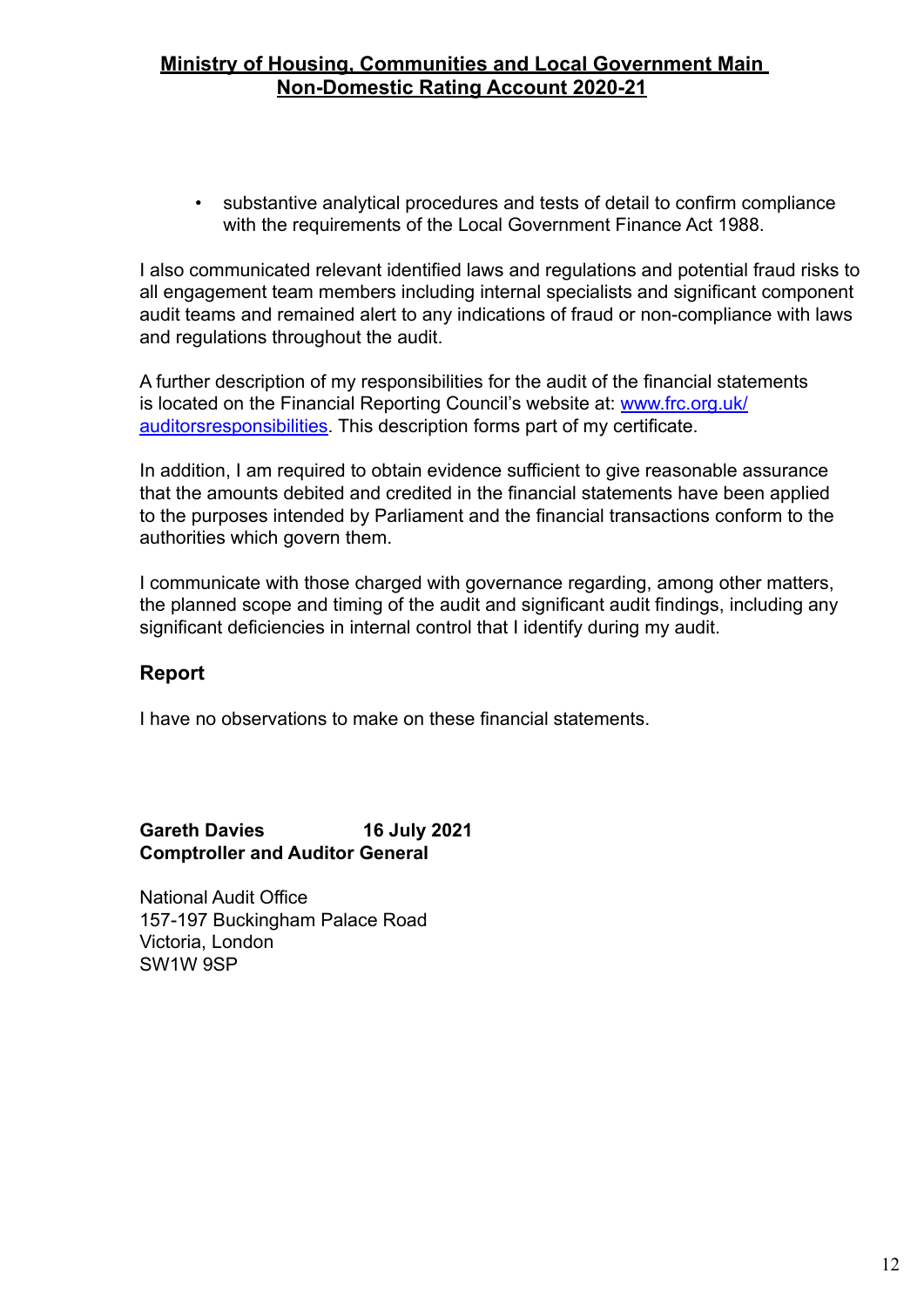#### **Statement of amounts debited and credited to the Main Non-Domestic Rating Account for the year ended 31st March 2021.**

| <b>Credits</b>                                                                                                     | <b>Note</b> | 2020-21    | 2019-20      |
|--------------------------------------------------------------------------------------------------------------------|-------------|------------|--------------|
|                                                                                                                    |             | £'000      | £'000        |
| <b>Balance at 1 April</b>                                                                                          |             | 5,927,549  | 4,341,608    |
| Amounts received from rate payers on the Central non domestic rating list                                          |             | 1,822,745  | 1,764,413    |
| Amounts received in respect of contributions in aid of Visiting Forces exempt properties                           |             | 14,802     | 14,803       |
| Amounts received in respect of Surplus on collection fund (Secretary of State share)                               |             | 167,126    | 82,415       |
| Amounts received in respect of Final Surplus on collection fund from 19-20 and 18-19<br>(Secretary of State share) |             | 49,714     | 73,366       |
| Amounts received from authorities in respect of the Central Share                                                  |             | 9,739,321  | 7,494,823    |
| Amounts received from authorities in respect of Tariffs                                                            |             | 2,445,150  | 3,146,981    |
| Amounts received from authorities in respect of Transitional Protection                                            |             | 128,239    | 185,085      |
| Amounts received from authorities in respect of Transitional Protection outturn adjustments                        |             | 91,485     | 46,854       |
| Amounts received in respect of reconciliation of disregarded amounts (Enterprise Zones etc)                        |             | 1,260      | 1,179        |
| <b>Total credits</b>                                                                                               |             | 20,387,391 | 17, 151, 527 |
| <b>Debits</b>                                                                                                      | <b>Note</b> | 2020-21    | 2019-20      |
|                                                                                                                    |             | £'000      | £'000        |
| Sums paid to authorites in respect of Deficit on collection fund                                                   |             | 53,203     | 70,035       |
| Sums paid to authorites in respect of Final Deficit on collection fund for 19-20 and 18-19                         |             | 58,940     | 179,026      |
| Sums paid to authorities in respect of Top Ups                                                                     |             | 1,834,356  | 1,556,517    |
| Sums paid to authorites in respect of Transitional Protection outturn adjustments                                  |             | 37,350     | 79,808       |
| Sums paid to authorities in respect of reconciliation of disregarded amounts (Enterprise Zones<br>etc)             |             | 3,354      | 3,119        |
| Sums paid to authorites in respect of Transitional Protection                                                      |             | 78,595     | 156,653      |
| Debit to the account in accordance with Schedule 7B paragraph 2(3) of the Local Government<br>Finance Act 1988     | 2.1         | 11,679,472 | 9,178,820    |
| End of year debit item as per Schedule 7B para 3(2) of the Local Government Finance Act 1988:                      | 2.4         | 6,642,121  | 5,927,549    |
| <b>Total debits</b>                                                                                                |             | 20,387,391 | 17, 151, 527 |
|                                                                                                                    |             |            |              |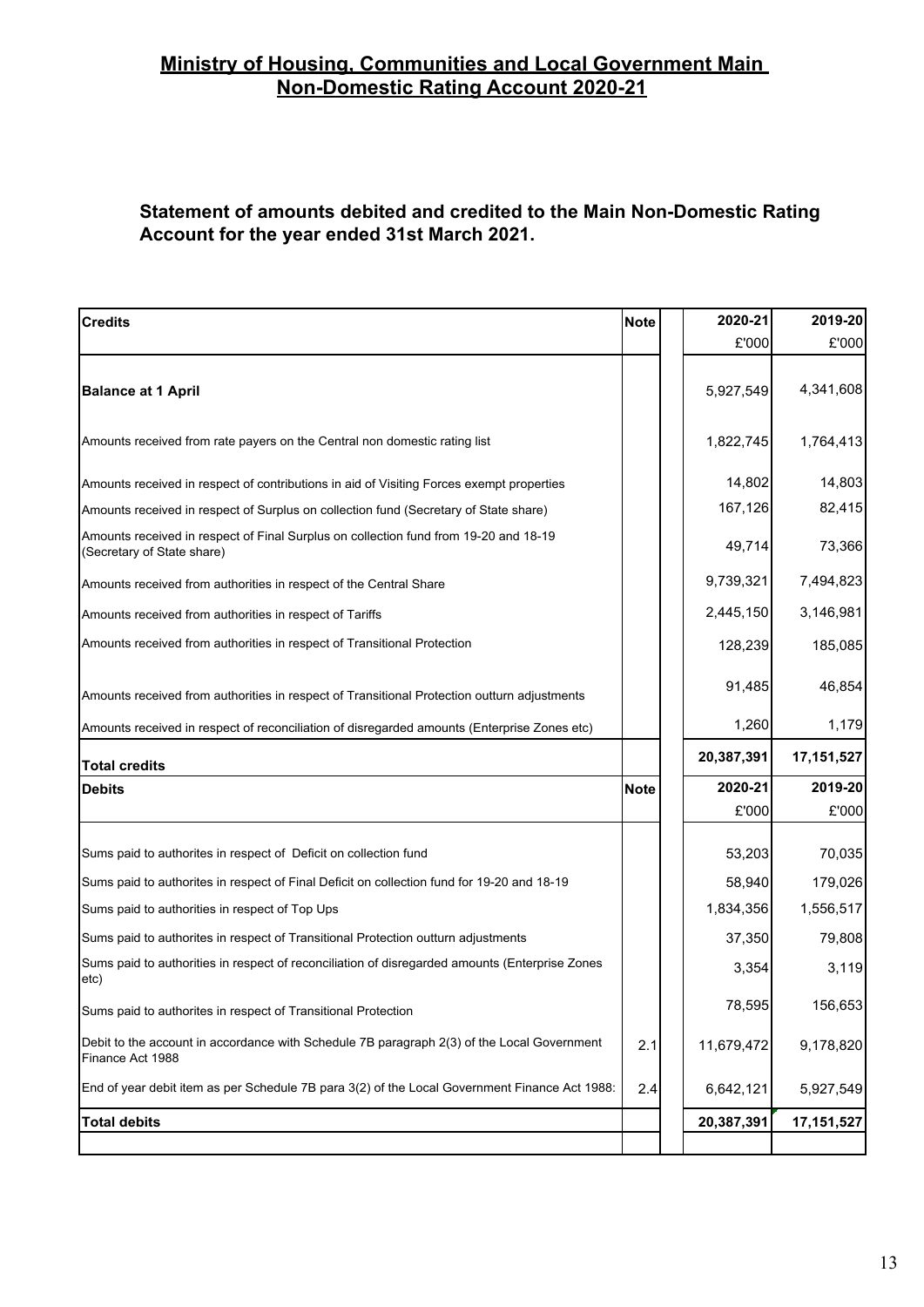# <span id="page-17-0"></span>**Statement of Balances as at 31st March 2021**

|                                                 | <b>Note</b> | 2020-21     | 2019-20     |
|-------------------------------------------------|-------------|-------------|-------------|
|                                                 |             | £'000       | E'000       |
| Balance as at 1 April                           |             | (5,927,549) | (4,341,608) |
| <b>Excess of credits over amounts collected</b> | 2.4         | (714, 572)  | (1,585,941) |
| Balance as at 31 March 2021                     |             | (6,642,121) | (5,927,549) |
|                                                 |             |             |             |

Jeremy Pocklington 14 July 2021 Accounting Officer Ministry of Housing, Communities and Local Government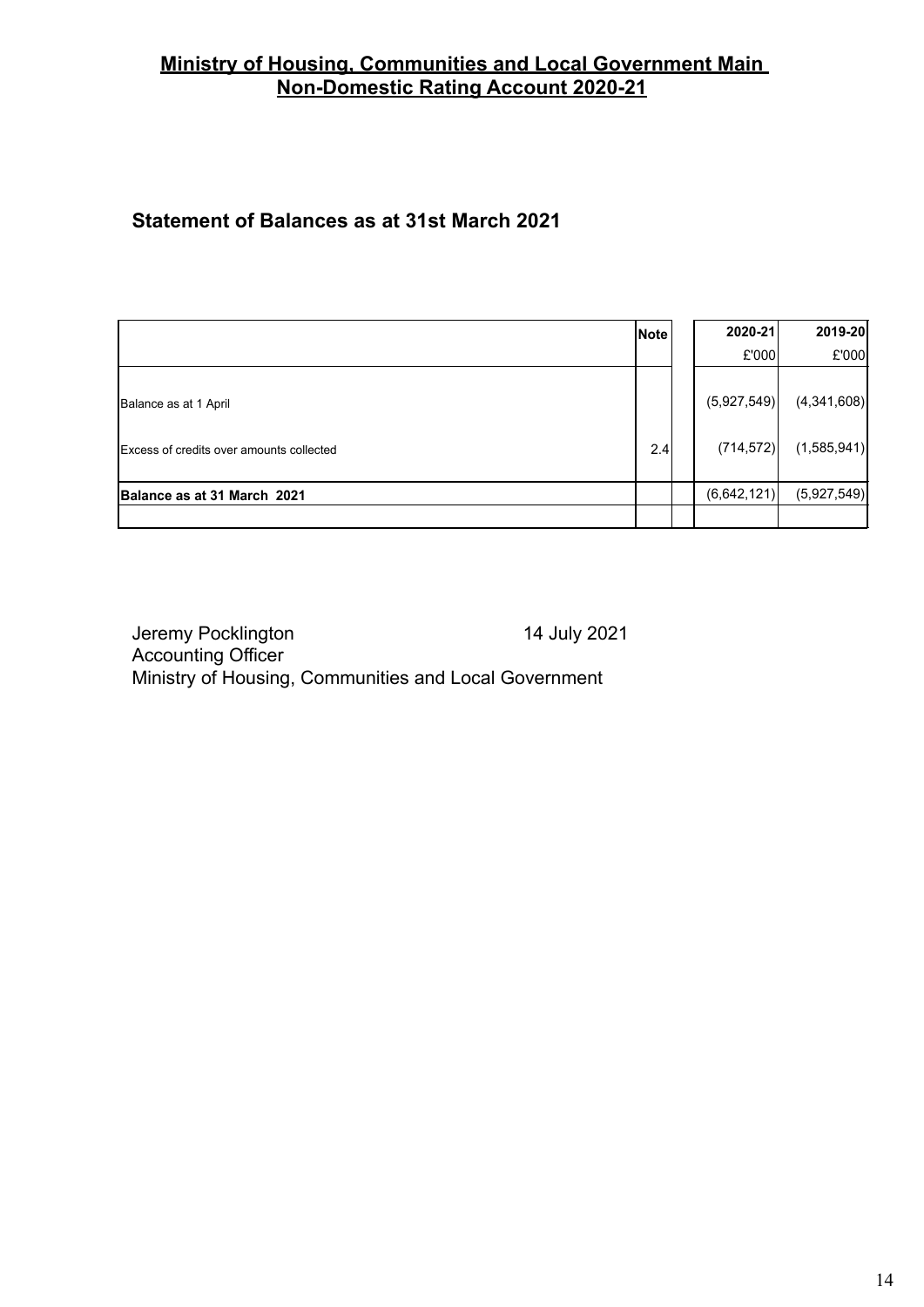# <span id="page-18-0"></span>**Notes to the Account**

# **1. Accounting Policies**

- 1.1. The Account has been prepared in accordance with Schedule 7B to the Local Government Finance Act 1988 as inserted by the Local Government Finance Act 2012 and the HM Treasury Accounts Direction. It records the amounts received in respect of Business Rates Retention, payments to local authorities, reconciliation payments and receipts and any debit to the account as provided under paragraph 2(3) of Schedule 7B to the Local Government Finance Act 1988. Other amounts credited or debited to the account are included in accordance with the Accounts Direction and legislation.
- 1.2. Authorities are required to calculate their non-domestic rating income for the accounting period before the start of the relevant year from which the Government's Central Share is derived. The Central Share is paid during the year in such instalments as the Secretary of State directs (under Schedule 7B). Whilst the account shows the full amounts of contributions from authorities in practice, the cash amounts are netted off against payments due from the Department and only net cash payments are received or made by the Department. This avoids unnecessary cash transfers between the Secretary of State and local authorities.
- 1.3. In line with the Non-Domestic Rating (Rates Retention) Regulations 2013 and Accounting Policy (see1.4), estimated amounts in respect of collection fund surplus and deficits included on local authority returns received in January of any year are not eligible for recognition as credits and debits until the year following the accounting period.
- 1.4. Demonstration of eligibility of amounts reported in local authority (NNDR3) returns arises at the point at which these returns are received, that is, at the earliest, in May and June of any year.
- 1.5. All receipts accounted for and collected in year, with the exception of Tariff receipts, are paid to the Consolidated Fund in the year of collection and all payments accounted for in year are made to the recipients in year.

### **2. Notes to the Account**

2.1 The debit to the account is the amount that the Government retains from the Main Non-Domestic Rating Account. In accordance with the governing legislation, this amount is used for the purposes of Local Government in England. In 2020-21, it was used to finance Revenue Support Grant (RSG) and other local authority grants. Overall, there is a credit balance of £6,642 million in the Statement of Balances (£5,928 million in 2019-20), the movement from the prior year includes a debit to the account for 2020-21 of £11,679 million (£9,179 million in 2019-20). Note 2.4 below sets out the reason for the changes to these two items over 2019-20.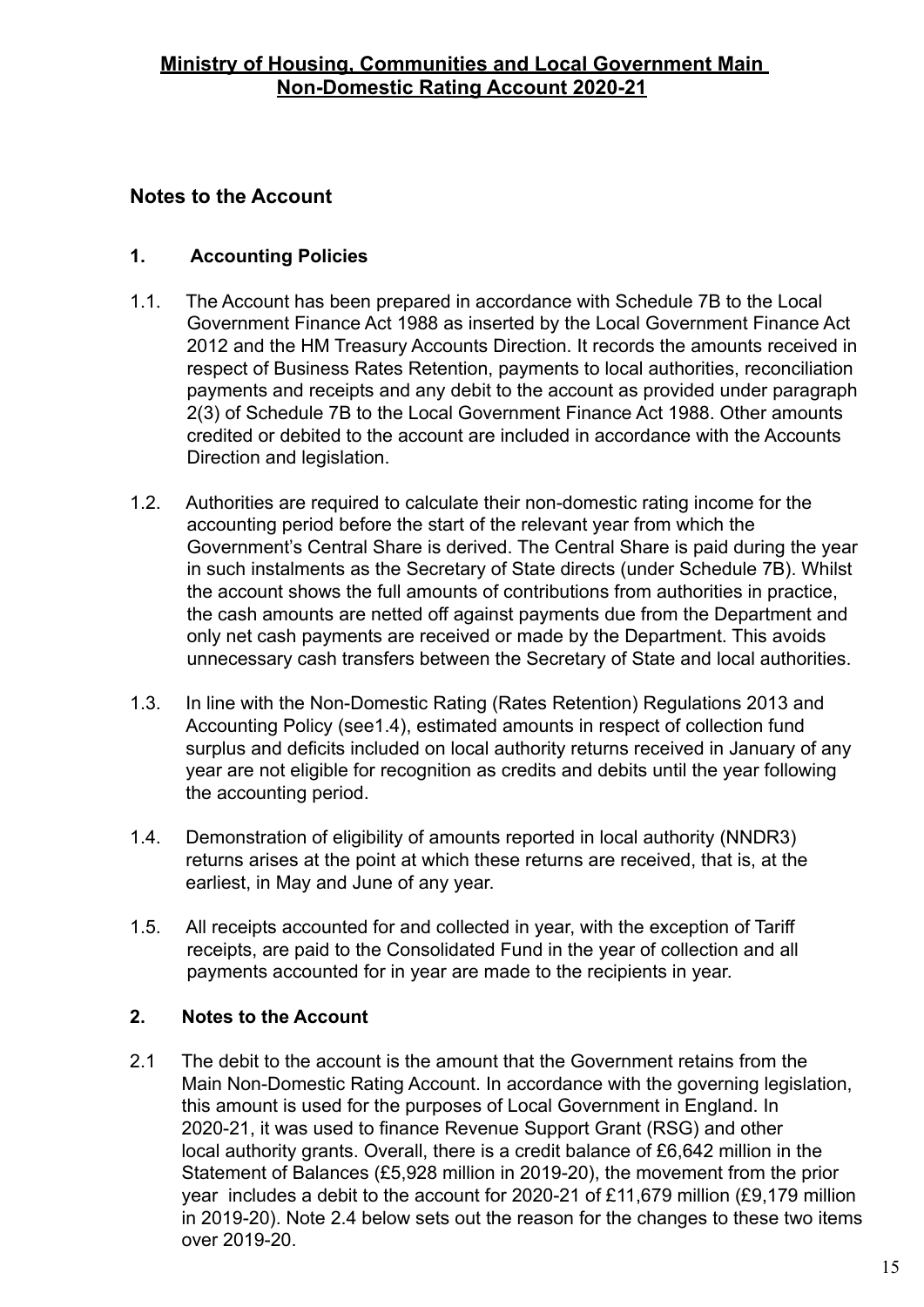- 2.2. The account is audited by the Comptroller and Auditor General. The National Audit Office charges a notional fee of £41,000 (2019-20 cost of £40,000) to the Department for the external audit work performed on the Main Non-Domestic Rating Account and this is reported in the Department's Group Accounts.
- 2.3. The value of the Local Share of business rates retained by local authorities in 2020-21 is £16,345 million (£17,812 million in 2019-20). The local share is a non-cash item for the Department as it is retained by local authorities and is not included in this account. The reduction in 2020-21 over 2019-20 is due to the smaller proportion of retained business rates through BR pilots.
- 2.4. There is a credit balance of £6,642 million (£5,928 million in 2019-20) in the Statement of Balances. The balance has been calculated in accordance with the requirements of Paragraphs 2 and 3 of Schedule 7B to the Local Government Finance Act 1988. Sub paragraphs 2(3) and (4) limit, by formula, the maximum amount that can be debited to the account in any given year. For 2020-21 the application of this formula limits the debit to £11,679 million which is £6,642 million lower than the debit that would have been required to balance the account for the year. The credit balance in the Statement of Balances does not reduce the funding for local authorities under the business rates retention scheme. It is simply a result of the way in which the legislation requires the balance on the main rating account to be calculated. The legislation was enacted before the implementation of the business rates retention scheme and needs amending to reflect the realities of the way in which the scheme has been implemented. The intention is to amend the calculation through primary legislation as Parliamentary time permits. The credit balance in the Statement of Balances will be carried forward to 2021-22.